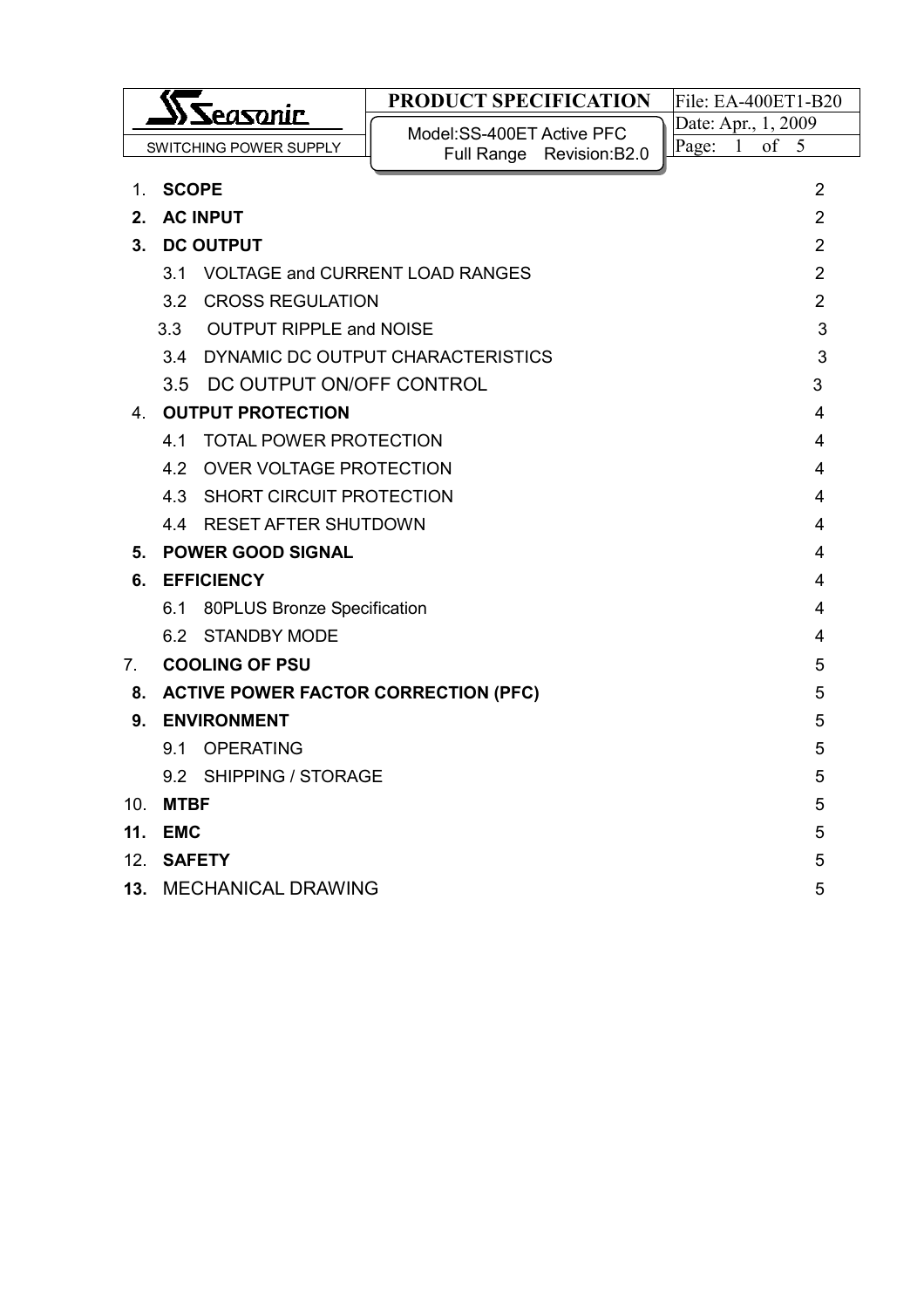

SWITCHING POWER SUPPLY  $\begin{array}{|c|c|c|c|c|c|c|c|c|}\n\hline\n\text{SWITCHING POWER SUPPLY} & \text{WIOUEI .53-400E I ACIVE FFC} & \text{Page:} & 2 & \text{of} & 5\n\end{array}$ Model:SS-400ET Active PFC Full Range Revision:B2.0

Date: Apr., 1, 2009

## 1. SCOPE

This specification defines electrical performance and characteristic of "SS-400ET Active PFC" Full Range Power supplies which comply with Intel ATX12V v2.2 Requirements and 80PLUS Bronze specification.

## 2. AC INPUT :

|                                                                              | RANGE <sup>1</sup>          |         |           |
|------------------------------------------------------------------------------|-----------------------------|---------|-----------|
| Limits                                                                       | Minimum                     | Maximum | Unit      |
| AC Input voltage                                                             | 90                          | 264     | Vac       |
| AC Input frequency                                                           | 47                          | 63      | Hz        |
| AC Input Current                                                             |                             |         | Amp(rms)  |
| Inrush current <sup>2</sup> (cold                                            |                             | 100     | Amp(peak) |
| Inrush current (warm                                                         | NO COMPONENT OVER STRESSED. |         |           |
|                                                                              | <b>NO FUSE BLOW</b>         |         |           |
| NO DAMAGE TO THE POWER SUPPLY.                                               |                             |         |           |
| NOTE: 1. The AC input is 90~264 Vac full range. No selectable hard switch is |                             |         |           |
| 2. Measured at 25 Deg C Ambient                                              |                             |         |           |

## 3. DC OUTPUT :

## 3.1 VOLTAGE and CURRENT LOAD RANGES

| DC OUPTUT          | Tolerance  |             |
|--------------------|------------|-------------|
|                    | $+3.3$ VDC | $+5\%/-5\%$ |
| Group1             | +5VDC      | $+5\%/-5\%$ |
|                    | $+12VDC$   | $+5\%/-5\%$ |
|                    | $-12VDC$   | +10%/-10%   |
| Group <sub>2</sub> | +5Vsb      | $+5\%/-5\%$ |

# Load Range

| Output  | <b>Minimum Load</b> | <b>Maximum Load</b> | <b>Peak Load</b> |
|---------|---------------------|---------------------|------------------|
| $+12V1$ | 1A                  | 17A                 | 20A              |
| $+12V2$ | 1А                  | 17A                 | 20A              |
| ±5V     | 0.3A                | 20A                 |                  |
| $+3.3V$ | 0.5A                | 20A                 |                  |
| $-12V$  | 0A                  | 0.8A                |                  |
| $+5Vsb$ | 0Α                  | 2.5A                | 3.0A             |

1. Maximum continuous total DC output power should not exceed 400 W.

2. Maximum continuous combined load on +3.3 VDC and +5 VDC outputs should not exceed 130 W.

3. Maximum continuous combined load on +12V1DC&+12V2DC outputs should not exceed 30A/360W.

4. Maximum peak total DC output power should not exceed 440 W.

5. Peak power and current loading should be supported for a minimum of 1 second.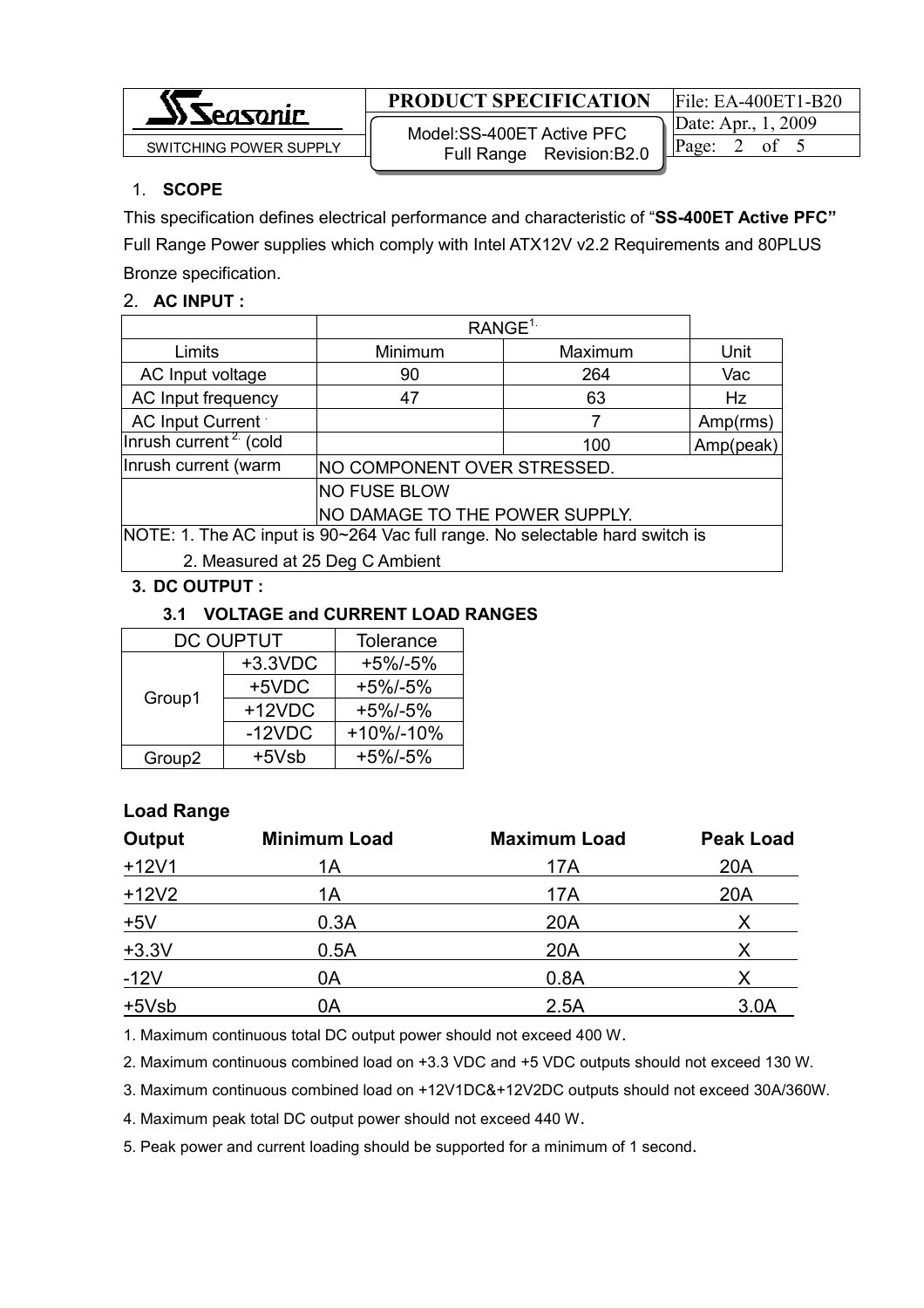

 SWITCHING POWER SUPPLY Page: 3 of 5 Model:SS-400ET Active PFC Full Range Revision:B2.0

Date: Apr., 1, 2009

## 3.2 CROSS REGULATION

The +5V & +3.3V combined load and +12VDC load shall remain within the regulation Defined in section 3.1 over cross load combinations shown as following figure:



## 3.3 OUTPUT RIPPLE and NOISE

 Measurement is made with an oscilloscope with 20 MHz bandwidth. Output should be bypassed at the connector with a 0.1uF ceramic disk capacitor and a 10uF electrolytic capacitor to simulate system load. The length of ground wire on probe should not longer than 40mm, if a Non - differential type of scope was used.

| $+3.3V$ | +5V  | +12V  | $-12V$ | $+5Vsh$ |
|---------|------|-------|--------|---------|
| 50mV    | 50mV | 120mV | 120mV  | 50 mV   |

# 3.4 DYNAMIC DC OUTPUT CHARACTERISTICS

 +/-10% Max. (tested with capacitors added at output) Excursion for 30% max. load change with return to regulation in 0.5 mS.

# 3.5 DC OUTPUT ON/OFF CONTROL

 A low active PS-ON (DC ON/OFF) input signal is equipped, which provide the interface to **ENABLE** or to **DISABLE** the **GROUP1** of DC output. This signal is electrically compatible to interface with TTL,OPEN COLLECTOR and the HARD SWITCH.

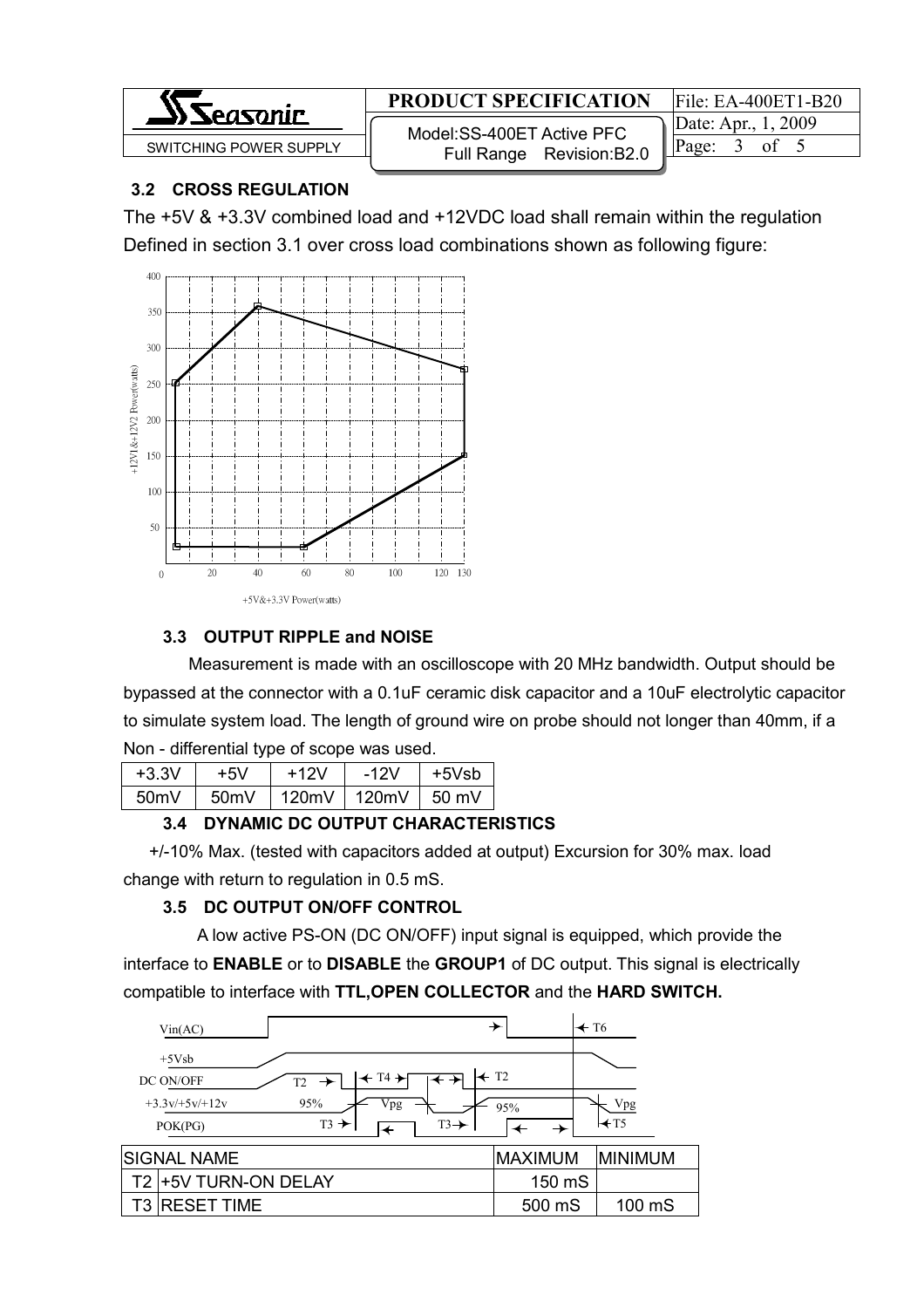

 SWITCHING POWER SUPPLY Page: 4 of 5 Model:SS-400ET Active PFC Full Range Revision:B2.0

Date: Apr., 1, 2009

| T4 IDC SAVE TIME                      |             | 1 mS            |
|---------------------------------------|-------------|-----------------|
| T5 SAVE TIME                          | $Vpg = 95%$ | 1 mS            |
| T6 HOLD-ON TIME (AT NOMINAL AC INPUT) |             | $10 \text{ mS}$ |

#### 4. OUTPUT PROTECTION

#### 4.1 TOTAL POWER PROTECTION: ( OPP )

Total power 135% max with shut-down and latch off protection.

#### 4.2 OVER VOLTAGE PROTECTION: ( OVP )

| <b>OVER</b>      | <b>ACTIVE RANGE</b> |       | <b>RESULT</b>         |
|------------------|---------------------|-------|-----------------------|
| <b>VOLTAGEAT</b> | Min.                | Max.  |                       |
| $+3.3V$          | 3.76V               | 4.3V  | Shut down & Latch OFF |
| $+5V$            | 5.74V               | 7.0V  | The Group 1 DC Output |
| $+12V$           | 13.4V               | 15.6V |                       |

#### 4.3 SHORT CIRCUIT PROTECTION: ( SCP )

The short between any output of group 1 will shut down all group1.

The short at group 2 will Shut down both group 1 and group 2.

#### 4.4 RESET AFTER SHUTDOWN

 Whenever the power supply latches into shutdown state due to fault condition on its output, The power supply will return to normal operation only after the fault has been removed and the power switch has been cycled off/on with A MINIMUM OFF TIME OF 20mS. (PS-ON)

#### 5. POWER GOOD SIGNAL:

Signal Type: open collector +5DC, TTL compatible.

Logic Level: <0.4V while sinking 4 mA.

Logic Level High: between 2.4VDC and +5V output while souring 200 uA.

#### 6. EFFICIENCY:

#### 6.1 80PLUS Bronze Specification:

 >= 82% at normal input voltage(AC 115V 60Hz or AC 230V 50Hz) when 20%,100% loading; >= 85% when 50% loading.

#### 6.2 STANDBY MODE

During measurement of the "STANDBY MODE" condition, the main converter is off (PS\_ON=High). +5Vsb converter is working and standby input power is measured.

| true RMS input power (standby)<br>+5Vsb/ 0.1A; input voltage: 230VAC 50HZ  | $\le$ 1.2W |
|----------------------------------------------------------------------------|------------|
| true RMS input power (standby)<br>+5Vsb/ 0.25A; input voltage: 230VAC 50HZ | $\le$ 2.2W |
| true RMS input power (standby)<br>+5Vsb/ 1.0A; input voltage: 230VAC 50HZ  | $=< 7.0W$  |